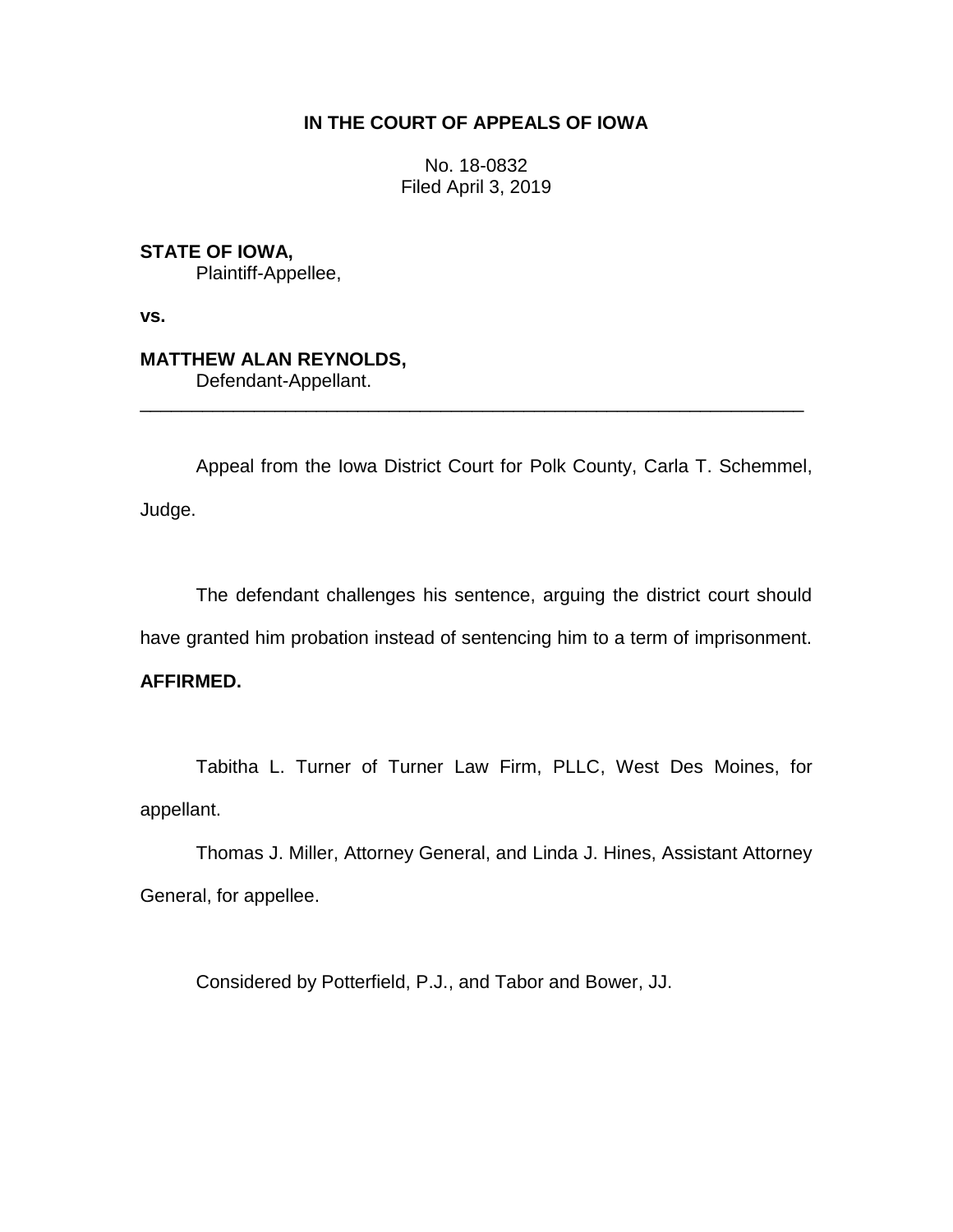## **POTTERFIELD, Presiding Judge.**

Matthew Reynolds pled guilty to possession of a controlled substance with intent to deliver (marijuana), second or subsequent offense; failure to affix a drug tax stamp; and possession of a controlled substance (heroin), third offense. The district court ordered Reynolds to serve three concurrent sentences for a total term of incarceration not to exceed fifteen years. On appeal, Reynolds maintains the court abused its discretion by imposing a term of incarceration rather than granting his request for probation.

"Where, as here, a defendant does not assert that the imposed sentence is outside the statutory limits, the sentence will be set aside only for an abuse of discretion." *State v. Thomas*, 547 N.W.2d 223, 225 (Iowa 1996). To establish an abuse of discretion, "the defendant must demonstrate the court's sentencing decision was based on clearly untenable grounds or reasons, or the court exercised it discretion to an extent clearly unreasonable." *State v. Adams*, 554 N.W.2d 686, 693 (Iowa 1996). The sentence imposed by the district court is "cloaked with a strong presumption in" its favor. *Thomas*, 547 N.W.2d at 225.

Reynolds maintains the court abused its discretion because its decision to impose the long prison sentence rather than grant his request for probation "focuses more on the punishment factor than any rehabilitation or deterrence factor." The sentencing court is charged with determining the sentence that "will provide maximum opportunity for the rehabilitation of the defendant, and for the protection of the community from further offenses by the defendant and others." Iowa Code § 901.5 (2018). Additionally, "[i]n exercising discretion, the district court must 'weigh all pertinent matters in determining a proper sentence,

2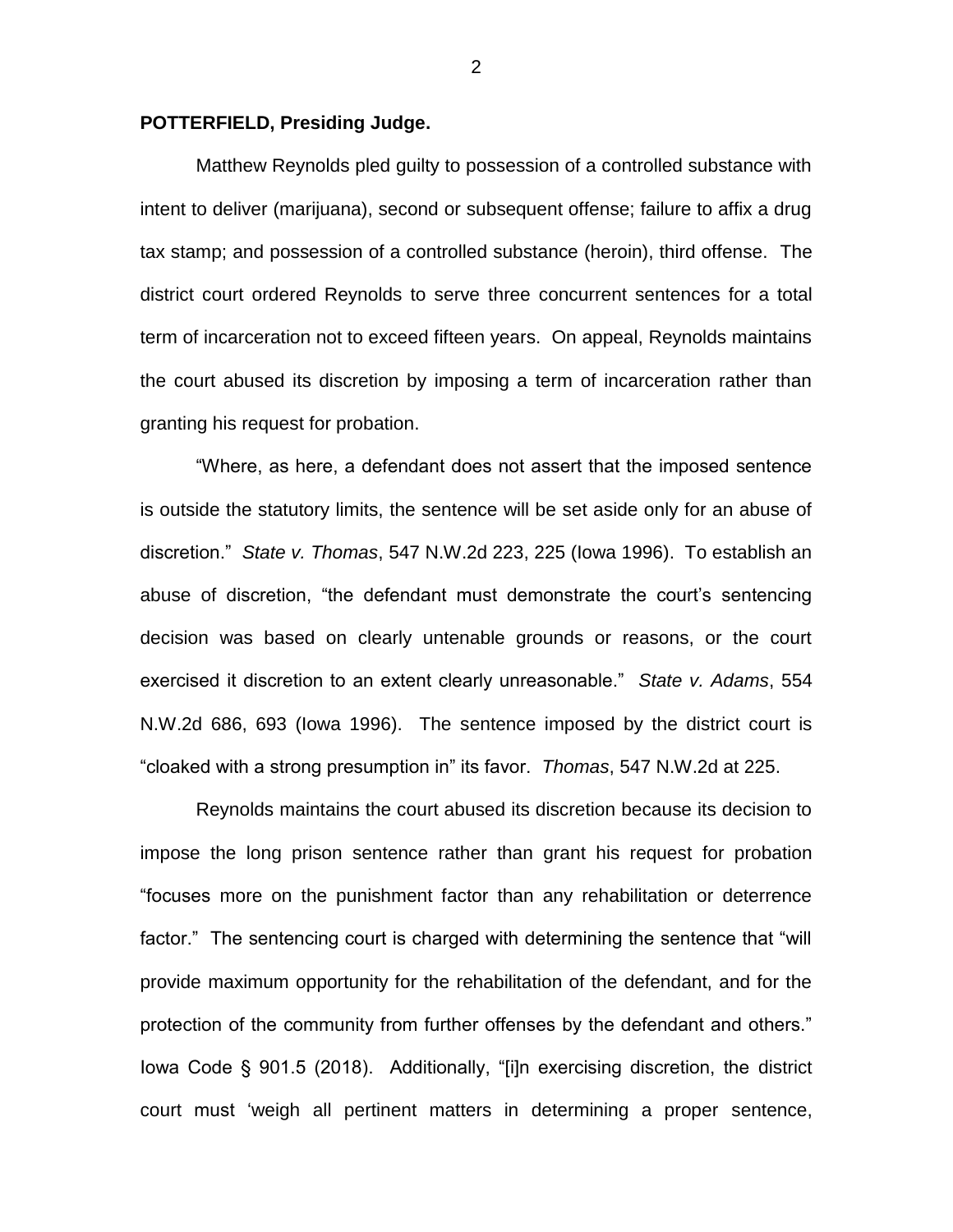including the nature of the offense, the attending circumstances, the defendant's age, character, and propensities or chances for reform.'" *State v. Thacker*, 862 N.W.2d 402, 405 (Iowa 2015) (citation omitted).

Here, the State urged the court to impose a term of incarceration, noting that according to Reynolds's admissions to the preparer of the presentenceinvestigation report, he continued to use opiates daily after his arrest in September 2017 until February 8, 2018. Reynolds missed his original plea date of February 5, claiming he was entering inpatient drug treatment, which he did not do on that date. He entered treatment on February 8 and was later discharged as unsuccessful. He did not complete a substance-abuse treatment program before sentencing on April 27, 2018. The State argued a prison term was the best option for Reynolds's rehabilitation as it would provide him "a long period of forced sobriety."

In pronouncing sentence, the court stated:

. . . .

Sir, this is a tragic case, there is no doubt about that, but I am required, sitting on this bench and deciding what the sentence should be, to consider not only what's good for you, good for your child, good for your family, but also what is most protective of individuals, citizens of the state of Iowa.

This is not the first time you've been in here. This is not your first go-around with drug addiction—or addiction. And I find, looking at what you have attempted to do since your arrest, at least in my estimation, is insufficient to address the problems that you have.

I want you sober, I want you not using, and I want you with your son, but I have a lot of other considerations.

Sir, again, I tell you, I—if you would have gone into treatment last fall and been successful, you would have been a different person in here right now; you did not do that. And I can't change that and you can't change that. And if losing your son is what woke you up, that's still in place. And I urge you to go to prison to take to make available anything you possibly can as far as addressing